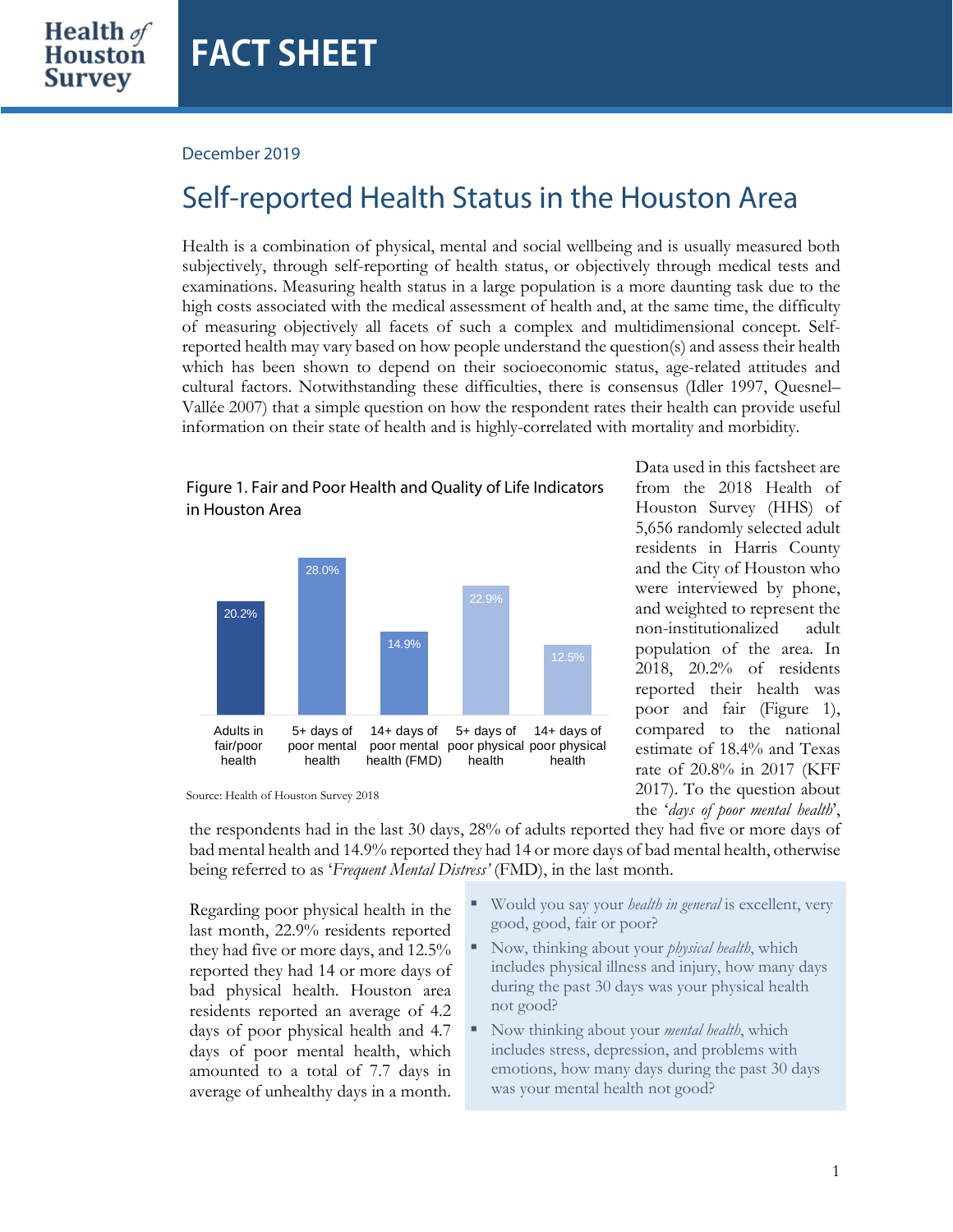Figure 2 depicts a breakdown of frequent mental distress (14 or more days of bad mental health in the last month), adjusted for age groups, across socio-demographics, chronic conditions and behavioral risk factors. Frequent mental distress seems to be worse among poor adults, especially among those with household income below federal poverty line (FPL) (22.6%), compared to 11.7% of adults with higher income, at 300% or higher FPL. The difference of mental distress among unemployed residents who

- Frequent mental distress affects **1 in 6** residents with household income below federal poverty line, compared to **1 in 10** with income at 300% or higher FPL.
- African American residents are almost **2 times** as likely as Asian residents and **1.5 times** as likely as Hispanic residents to report frequent mental distress.

were looking for work and the ones who were employed was even starker, 26.3% versus 11.8%. It is worth noting that FMD is less frequent among people married or living with a partner, compared to adults who are not married or who live alone, supporting previous evidence, which has suggested that sharing life responsibilities with a partner has a positive effect on health.





<sup>0%</sup> 5% 10% 15% 20% 25% 30% 35%

The FMD rate among females is greater than males, which is also seen in rates of serious psychological distress measured by the Kessler Scale (Kessler, 2010). Cigarette smokers were more than twice as likely to report mental distress (28.5%) as non-smokers (12.8%). The same picture is seen for residents suffering from one or more chronic condition, 21.3% versus 10.2% among residents who did not suffer from any chronic conditions. Respondents were categorized as having at least one chronic condition if they had been diagnosed with one or more of the following conditions: diabetes, heart attack, heart disease, stroke, high blood pressure, chronic obstructive pulmonary disease (COPD), or asthma.

Table 1 presents rates of fair or poor health, and the area-wide means of three other measures of health-related quality of life indicators: days of poor physical health, days of poor mental health and unhealthy days, across various groupings.

Note: \*Adjusted for age groups. Source: Health of Houston Survey 2018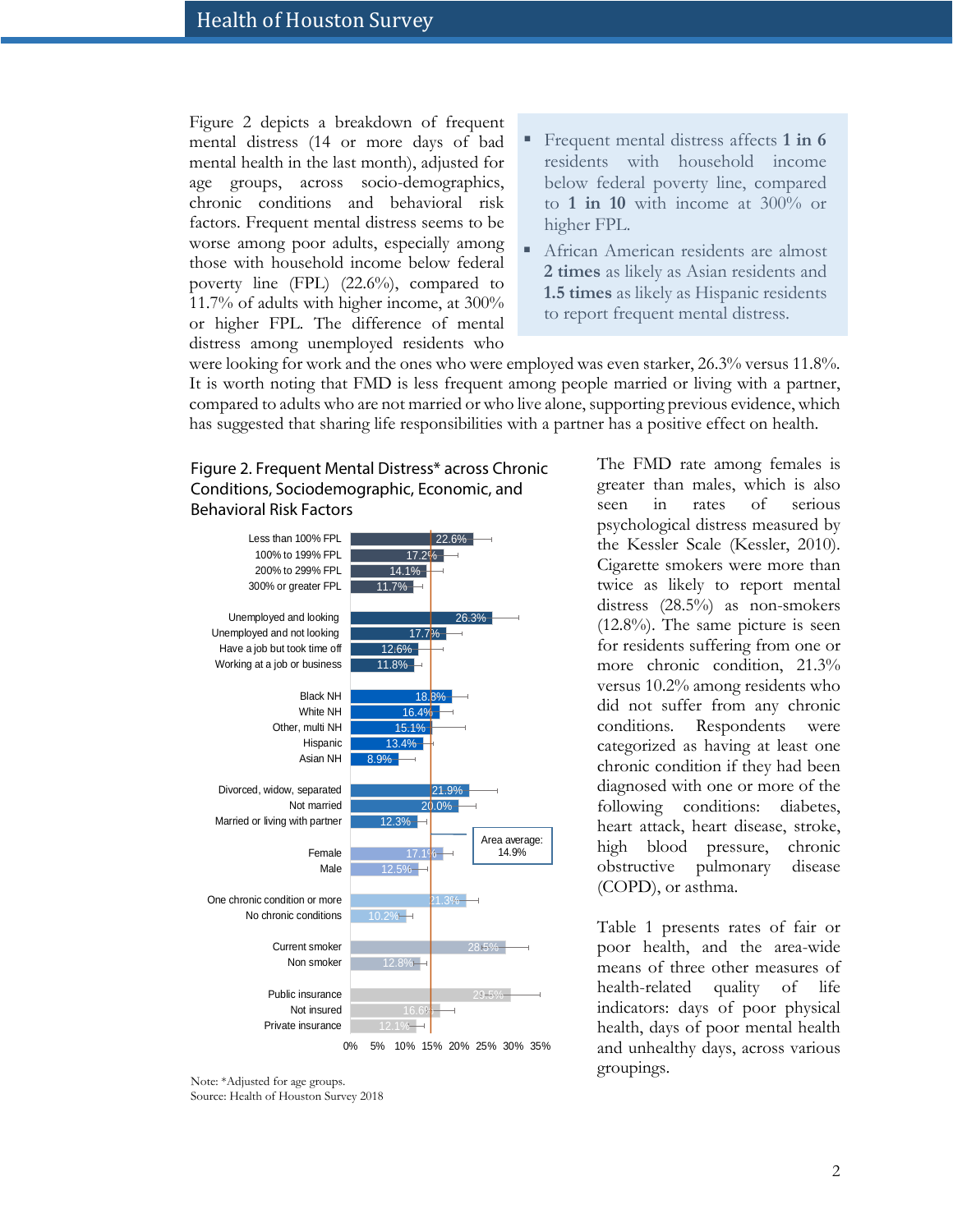| Table1. Fair and Poor Health and Days of Poor Health |  |
|------------------------------------------------------|--|
|------------------------------------------------------|--|

|                                       | Fair/poor<br>health<br>$(%)^1$ | Days physical<br>health poor<br>$(Mean)^1$ | Days mental<br>health poor<br>$(Mean)^1$ | Total<br>unhealthy<br>days (Mean) <sup>1</sup> |
|---------------------------------------|--------------------------------|--------------------------------------------|------------------------------------------|------------------------------------------------|
| Gender                                |                                |                                            |                                          |                                                |
| Male                                  | 18.6                           | 3.6                                        | 4.1                                      | 6.7                                            |
| Female                                | 21.6                           | 4.7                                        | 5.4                                      | 8.6                                            |
| Education                             |                                |                                            |                                          |                                                |
| HS or more                            | 16.7                           | 3.6                                        | 4.7 <sup>NS</sup>                        | 7.2                                            |
| Less than HS                          | 36.1                           | 6.7                                        | 5.1                                      | 9.8                                            |
| <b>Marital status</b>                 |                                |                                            |                                          |                                                |
| Married or living with partner        | 18.0                           | 3.7                                        | $3.9^{#}$                                | 6.7                                            |
| Divorced, widow, separated            | 24.0                           | 6.5                                        | 7.3                                      | 11.3                                           |
| Not married                           | 26.0                           | 5.0                                        | 6.3                                      | 9.5                                            |
| Race/ethnicity                        |                                |                                            |                                          |                                                |
| Hispanic                              | 27.8                           | 4.7                                        | 4.3                                      | 7.7                                            |
| White NH                              | 14.4                           | 3.8                                        | 5.3                                      | 7.9                                            |
| <b>Black NH</b>                       | 23.9                           | 4.9                                        | 5.8                                      | 8.8                                            |
| Asian NH                              | 9.7                            | 2.2                                        | 3.3                                      | 5.2                                            |
| Other, multi NH                       | 17.4                           | 4.6                                        | 5.4                                      | 8.5                                            |
| English proficiency                   |                                |                                            |                                          |                                                |
| Very well                             | 16.3                           | $3.5^{#}$                                  | 4.8 <sup>NS</sup>                        | 7.0 <sup>NS</sup>                              |
| Well                                  | 23.3                           | 4.4                                        | 4.3                                      | 7.2                                            |
| Not well/not at all                   | 33.3                           | 6.1                                        | 3.5                                      | 8.1                                            |
| One or more chronic conditions        |                                |                                            |                                          |                                                |
| Yes                                   | 30.4                           | 5.9                                        | 6.5                                      | 10.5                                           |
| <b>No</b>                             | 11.0                           | 2.5                                        | 3.4                                      | 5.3                                            |
| Obesity                               |                                |                                            |                                          |                                                |
| Yes                                   | 28.3                           | 5.1                                        | 5.3                                      | 8.8                                            |
| <b>No</b>                             | 16.2                           | 3.7                                        | 4.6                                      | 7.2                                            |
| Insurance                             |                                |                                            |                                          |                                                |
| Not insured                           | 25.6                           | 4.8                                        | 5.3                                      | 8.3                                            |
| Private insurance                     | 14.4                           | 3.2                                        | 4.1                                      | 6.4                                            |
| Public insurance                      | 39.5                           | 7.6                                        | 8.6                                      | 12.9                                           |
| Frequency of social interactions      |                                |                                            |                                          |                                                |
| Rarely or never                       | 27.3                           | 4.8                                        | 5.1 <sup>NS</sup>                        | $8.5^{#}$                                      |
| Sometimes within a month              | 17.1                           | 3.6                                        | 4.3                                      | 7.0                                            |
| Several times a week                  | 17.3                           | 4.1                                        | 4.7                                      | 7.5                                            |
| <b>Federal Poverty Level</b>          |                                |                                            |                                          |                                                |
| <100% FPL                             | 35.7                           | 7.0                                        | $6.6^{#}$                                | 10.9                                           |
| 100% to 199% FPL                      | 26.7                           | 4.7                                        | 5.3                                      | 8.5                                            |
| 200% to 299% FPL                      | 21.7                           | 4.2                                        | 4.7                                      | 7.8                                            |
| >299% FPL                             | 11.7                           | 3.0                                        | 4.0                                      | 6.3                                            |
| Employment                            |                                |                                            |                                          |                                                |
| Working at a job or business          | 13.8                           | $2.8^{#}$                                  | 4.0                                      | $6.1^{#}$                                      |
| Have a job but took time              | 15.7                           | 4.9                                        | 4.1                                      | 7.8                                            |
| Unemployed & looking                  | 27.4                           | 6.0                                        | 7.6                                      | 10.6                                           |
| Unemployed & not looking <sup>2</sup> | 31.1                           | 6.0                                        | 5.4                                      | 9.4                                            |
| <b>Physical Activity</b>              |                                |                                            |                                          |                                                |
| Does Not Meet                         |                                |                                            |                                          |                                                |
| Aerobic Recommendations               | 31.6                           | 6.2                                        | $6.7^{#}$                                | 10.5                                           |
| Some Activity                         | 23.2                           | 4.6                                        | 4.5                                      | 7.9                                            |
| <b>Meets Recommendations</b>          | 15.2                           | 3.3                                        | 4.3                                      | 6.6                                            |
| <b>Binge Drinking</b>                 |                                |                                            |                                          |                                                |
| No binge drinking last year           | 21.0                           | 4.3 <sup>NS</sup>                          | 4.6 <sup>NS</sup>                        | 7.6 <sup>NS</sup>                              |
| Binge drinking at least once          | 17.2                           | 3.7                                        | 5.1                                      | 7.5                                            |
| Cigarette Smoking                     |                                |                                            |                                          |                                                |
| Yes                                   | 29.4                           | 5.5                                        | 8.1                                      | 11.3                                           |
| No                                    | 18.6                           | 3.9                                        | 4.2                                      | 7.1                                            |

*Note*: HS=High school, NH=Non Hispanic, <sup>1</sup> Adjusted by age groups,<sup>2</sup> Includes retired residents with those with disability, <sup>NS</sup> Difference in estimates between the groups is not statistically significant (Pearson for percentages and Adjusted Wald for means). # Not all differences between categories are statistically significant (Adjusted Wald test). Source: Health of Houston Survey 2018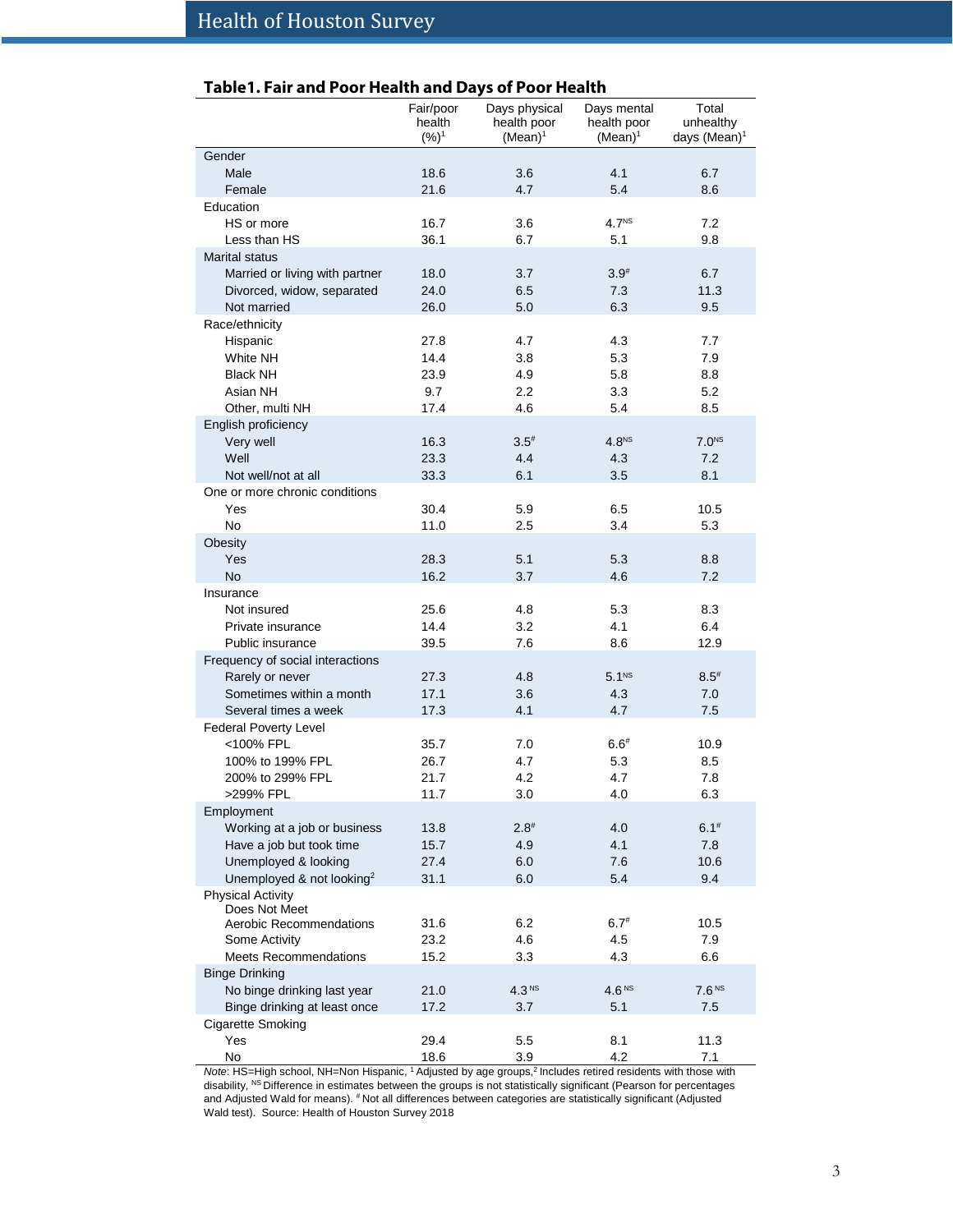**Figure 3. Distribution of Adults in Fair or** 

**Poor Health across Houston Area** 

Disparities remain -- for fair/poor health status and days when physical and mental health was not good -- across groups defined by gender, education, marital status, existing conditions, obesity, insurance type, poverty level, employment, physical activity and cigarette smoking as depicted in Table 1. Female residents, those with less than high school education, and unmarried (or not living with a partner) adults report in higher numbers being in poor health

# $14%$  $14 - 17%$ 18 - 21%  $22 - 24%$ Unadjusted  $25 - 45%$  $< 15%$ 15 - 18% 19 - 22%  $23 - 25%$ Adjusted for age  $26 - 47%$  $< 14%$ 14 - 16% 17 - 21%

#### 26 - 53% Adjusted for race/ethnicityNote: Areas in the map follow delineation of American Community Survey Public Use Microdata (PUMA) areas. Map categories are quintiles. Source: Health of Houston Survey 2018

 $22 - 25%$ 

and having more days of bad physical health compared to their counterparts. Hispanic and African American adults fair worse than White or Asian adults, with respect to unhealthy days and physical health in particular. African American adults report a higher average of days in poor mental health compared to all other groups. Residents who currently smoke, and those who are not physically active also are more likely to report poor physical and mental health compared to those who do not smoke and those who are physically active, regardless of the magnitude and frequency of activity.

Geographical disparities for poor or fair health were also seen across Harris County areas. The crude rates varied, from 9.6% in the Memorial Park area to 45.3% in the Aldine area. Because demographic composition of the population varies across areas, we present in Figure 3, separately, the adjusted rates for age groups and race/ethnicity, using their distribution in the population of Houston area from our survey.

This adjustment (standardization) provides for a fairer comparison across areas that vary widely in their socio-demographics. As illustrated in Figure 3, some areas (e.g., Deer Park area) improve, exiting the top quintile of rates of poor/fair health when adjusted for age groups or for race, while others join the top quintile when adjusted for age groups (North Acres Home area) or for race/ethnicity (Kingwood, Galena Park and Pasadena areas). Nonetheless, areas such as South Acres Home, Gulfton, Edgebrook, Settegast and Aldine remain in the top eight areas even after adjusting for age or for race and ethnicity.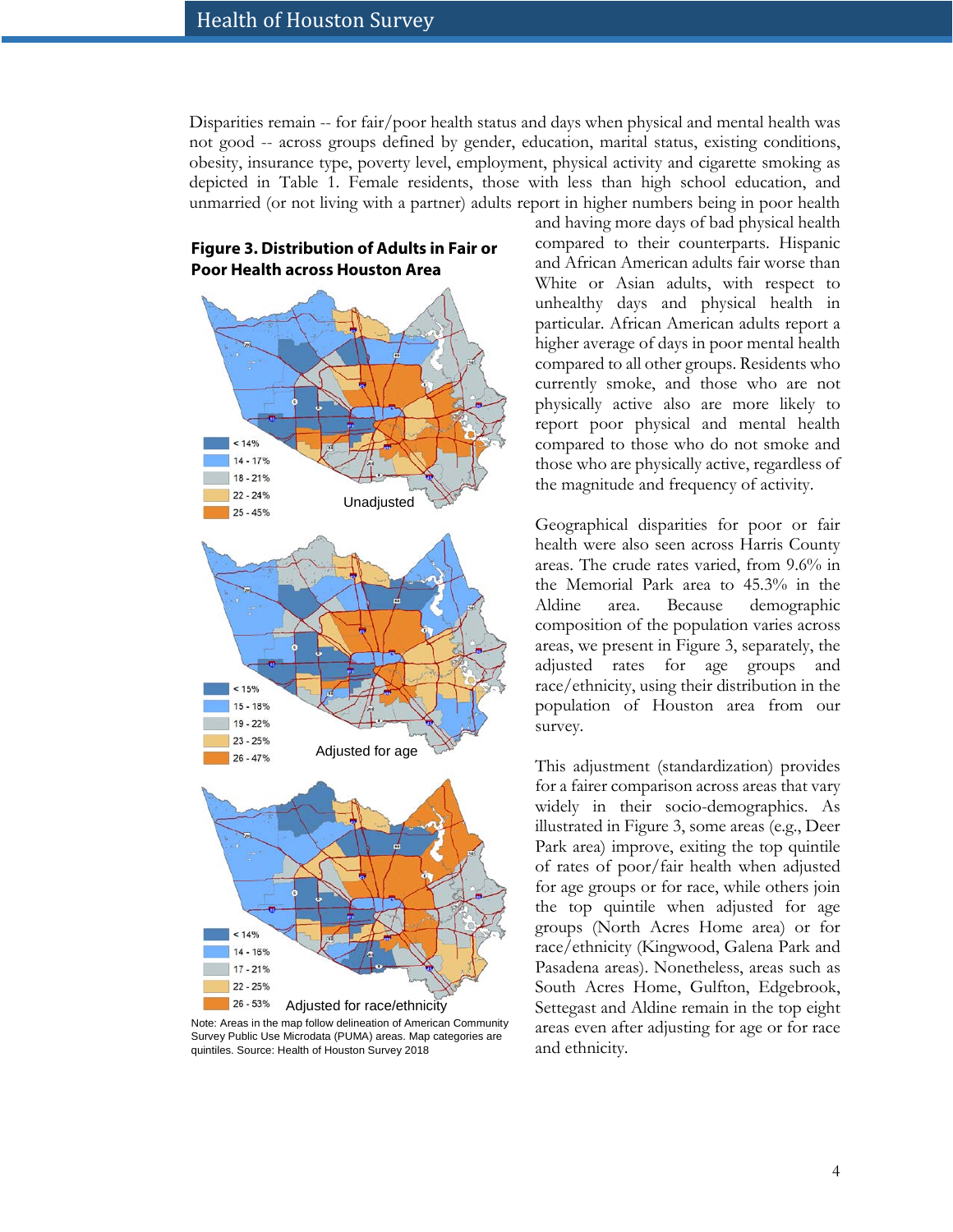

Figure 4. Average Unhealthy Days, Days of Poor Physical and Mental Health across PUMAs

Rankings of areas in the county based on monthly average days of poor physical health, poor mental health and unhealthy days are presented in Figure 4. The line in the graphs shows the unadjusted rates, sorted from the lowest to the highest value, while the dots represent the adjusted rates for age and for race/ethnicity. Aldine, Medical Center and Galena Park have

some of the highest crude number of days of bad mental health and total unhealthy days in a month, compared to other areas, and Aldine has the highest number of days of bad physical and mental health based on crude, age-adjusted and race/ethnicityadjusted estimates. Spring Valley, Eldridge and Memorial areas have the lowest number of monthly unhealthy days in the county.

Aldine has the highest number of days of **poor physical** and **mental health** based on crude, age-adjusted and race/ethnicity-adjusted estimates.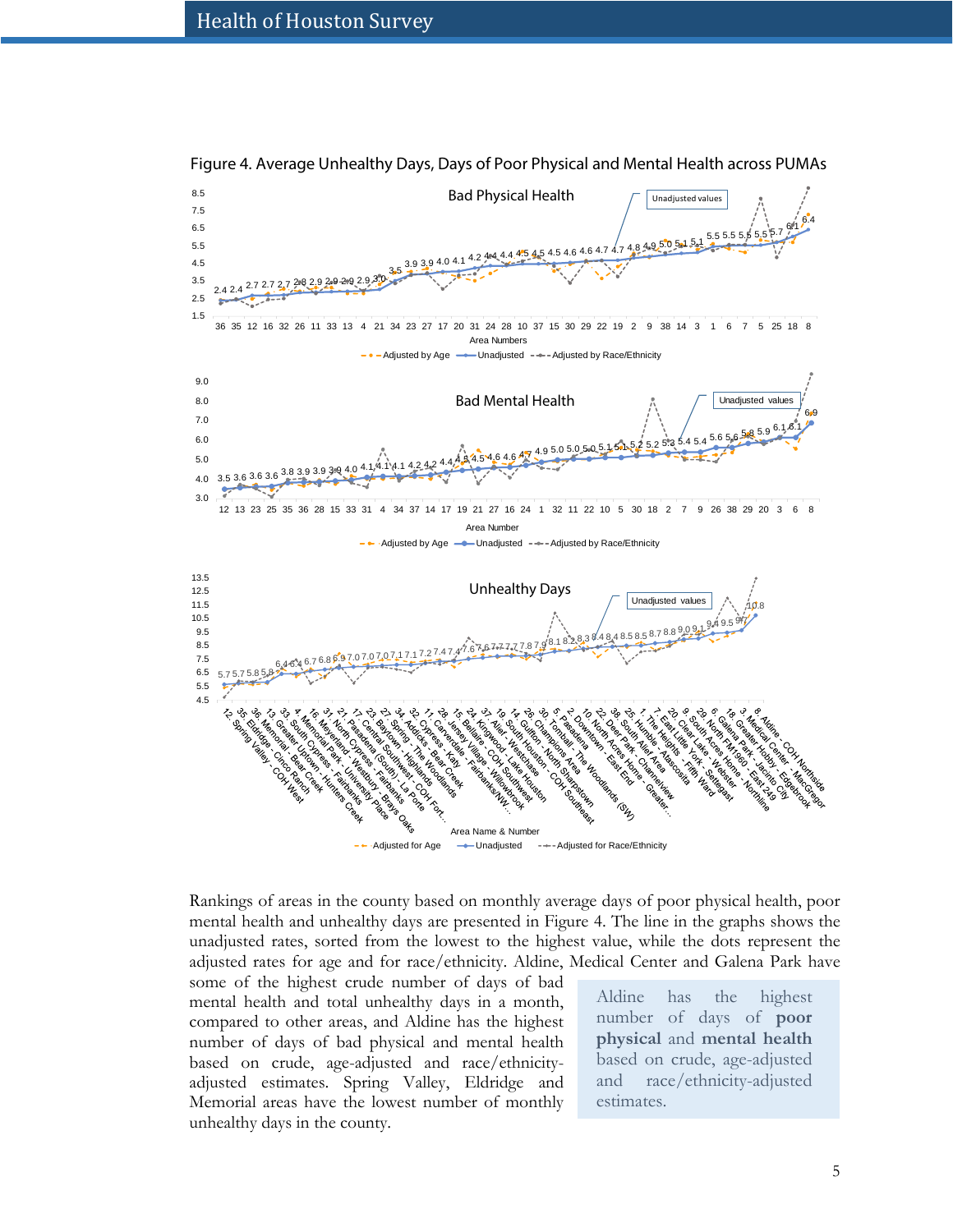A comparison of the quality of life indicators among the Harris County Commissioner's Precincts also reveals disparities. Residents in Precinct 1 were more likely to have had five or more days of bad mental health in the last month (32.7%) compared to those residing in the other precincts. While in general fewer residents reported 14 days of bad mental health or frequent mental distress, more adults did so in Precinct 1 (17.9%), compared to other precincts or to the County average of 14.8%.

Precinct 1 and 2 residents had in average **8.8** and **8.3**  unhealthy days in the last month versus **7.3** days in Precinct 4 and **6.7** days in Precinct 3.

Harris County Commissioner's Precinct Boundaries



Precinct 2, followed by Precinct 1, has the highest rates of residents reporting five or more days of bad physical health, 26.1% and 25.1% respectively, compared to 19% in Precinct 3 and 22.3% in Precinct 4, which are below the County average of 22.9%. The same disparity was seen for residents reporting 14 days or more of bad physical health, where Precinct 2 (15%), followed by Precinct 1 13.8%), had the highest rate compared to

Precinct 3 (10.9%) and Precinct 4 (11.7%). Rates of poor/fair health were also higher among adults in Precinct 1 (24.7%) and 2 (24.6%) than among adults in Precinct 3 (16.9%) and Precinct  $4(16.0\%)$ .



Figure 5. Fair and Poor Health and Quality of Life Indicators in Harris County and Commissioner's Precincts

Note: All differences between groups were statistically significant at 95% confidence level. Source: Health of Houston Survey 2018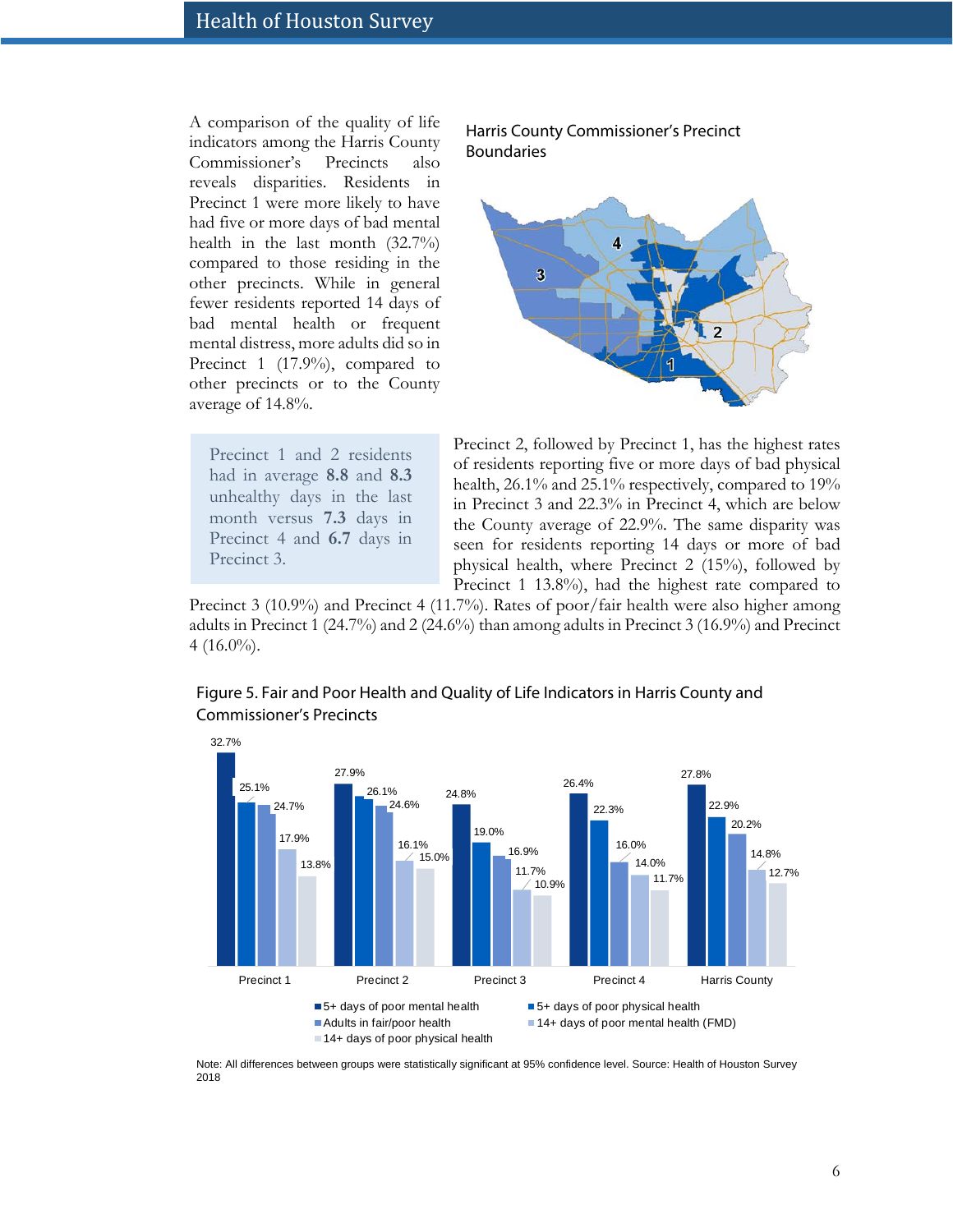The average number of unhealthy days in the last month was the highest among residents living in Precinct 1 and 2, 8.8 days and 8.3 days respectively, compared to 7.3 days in Precinct 4 and 6.7 days in Precinct 3. The Harris County average was 7.7 days. Adjusting for age groups did not modify the ranking, but adjusting for race/ethnicity reduced the difference between Precinct 1 and 2 considerably. Regarding number of days of bad mental health, the highest average was seen in Precinct 1 (5.6 days), which was also higher than the county average of 4.7 days. Adjustment for race and ethnicity erased the difference in averages between Precinct 1 and Precinct 2. The average of days of bad physical health was the highest in Precinct 1 (4.8 days) and Precinct 2 (4.7 days). The differences in averages among Precincts 1, 4 and 3 are diminished when adjusted for race and ethnicity, while the differences increase between days Precinct 2 and others, bringing Precinct 2 in the lead with 5 days in average, which is still higher than the county average of 4.2.

## Figure 6. Days of Poor Physical and Mental Health across Harris County Commissioner's Precincts